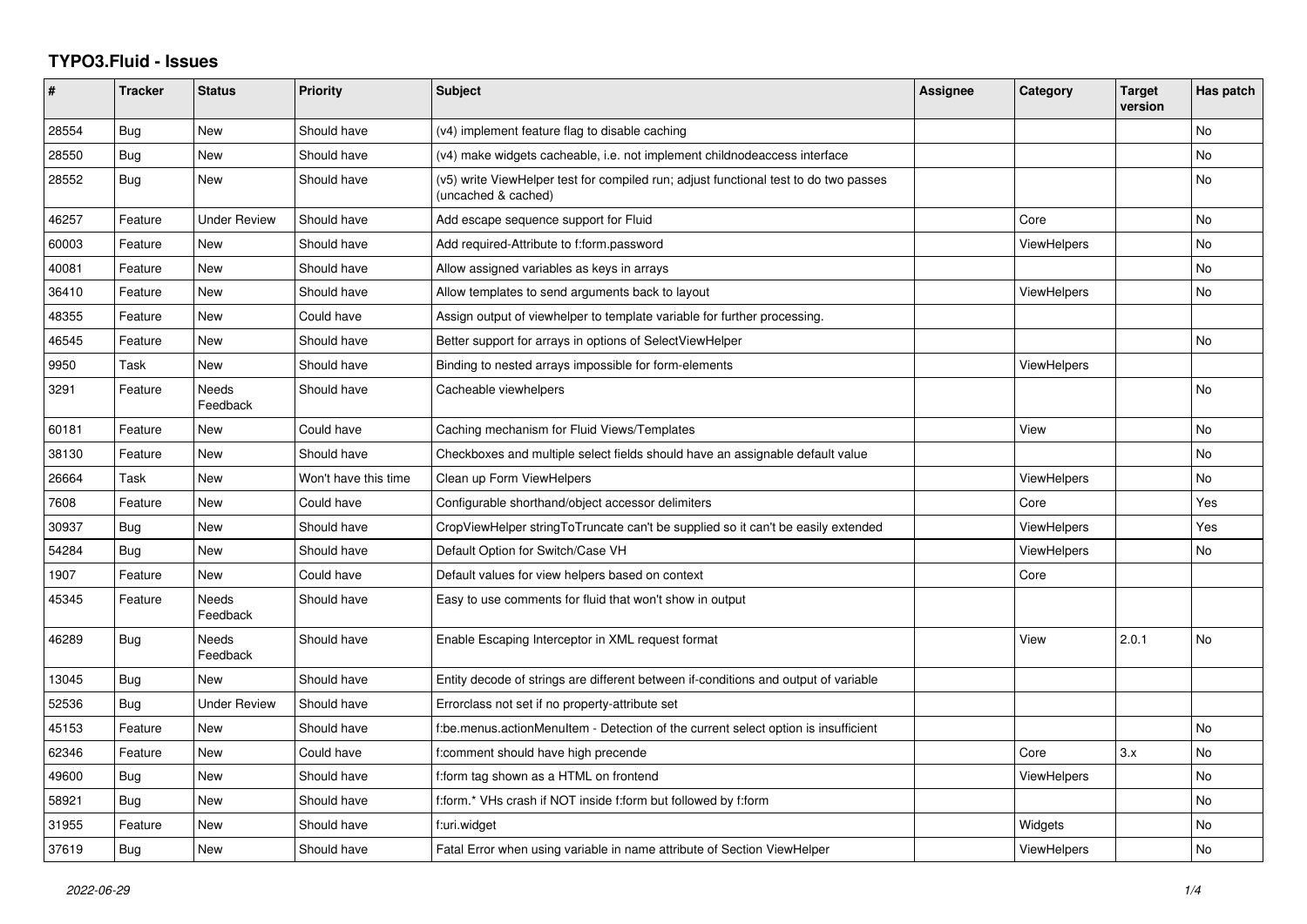| ∦     | <b>Tracker</b> | <b>Status</b>       | <b>Priority</b>      | Subject                                                                                              | <b>Assignee</b> | Category    | <b>Target</b><br>version | Has patch |
|-------|----------------|---------------------|----------------------|------------------------------------------------------------------------------------------------------|-----------------|-------------|--------------------------|-----------|
| 10472 | Feature        | New                 | Could have           | Fluid Standalone distribution                                                                        |                 | Core        |                          | <b>No</b> |
| 49038 | Bug            | New                 | Must have            | form.select does not select the first item if prependOptionValue is used                             |                 |             |                          | No        |
| 8648  | Bug            | New                 | Should have          | format.crop ViewHelper should support all features of the crop stdWrap function                      |                 | ViewHelpers |                          | No        |
| 58983 | Bug            | New                 | Should have          | format.date does not respect linebreaks and throws exception                                         |                 |             |                          | <b>No</b> |
| 47669 | Task           | New                 | Should have          | FormViewHelper does not define the default request method                                            |                 |             |                          | No        |
| 5636  | Task           | <b>Under Review</b> | Must have            | Form_RadioViewHelper and CheckBoxViewHelper miss check for existing object<br>before it is accessed. |                 |             |                          | <b>No</b> |
| 45394 | Task           | New                 | Should have          | Forwardport Unit test for standalone view                                                            |                 | View        |                          | No        |
| 32035 | Task           | New                 | Should have          | Improve fluid error messages                                                                         |                 | Core        |                          | Yes       |
| 4704  | Feature        | New                 | Should have          | Improve parsing exception messages                                                                   |                 | Core        |                          |           |
| 28553 | Bug            | New                 | Should have          | improve XHProf test setup                                                                            |                 |             |                          | No        |
| 56237 | Task           | New                 | Should have          | in-line (Condition) View Helpers should not evaluate on parsing                                      |                 |             |                          | No        |
| 57885 | Bug            | New                 | Must have            | Inputs are cleared from a second form if the first form produced a vallidation error                 |                 |             |                          | No        |
| 51100 | Feature        | <b>New</b>          | Must have            | Links with absolute URI should have the option of URI Scheme                                         |                 | ViewHelpers |                          | <b>No</b> |
| 27607 | Bug            | New                 | Must have            | Make Fluid comparisons work when first element is STRING, second is NULL.                            |                 | Core        |                          | No        |
| 26658 | Task           | New                 | Won't have this time | Make Form ViewHelpers consistent                                                                     |                 | ViewHelpers |                          | No        |
| 30555 | Feature        | New                 | Could have           | Make TagBuilder more extensible                                                                      |                 | Core        |                          | No        |
| 28549 | Bug            | New                 | Should have          | make widgets cacheable, i.e. not implement childnodeaccess interface                                 |                 |             |                          | No        |
| 42397 | Feature        | New                 | Should have          | Missing viewhelper for general links                                                                 |                 |             |                          | <b>No</b> |
| 40064 | Bug            | New                 | Must have            | Multiselect is not getting persisted                                                                 |                 | ViewHelpers |                          | No        |
| 36559 | Feature        | New                 | Could have           | New widget progress bar                                                                              |                 |             |                          | Yes       |
| 60271 | Feature        | New                 | Should have          | Paginate viewhelper, should also support arrays                                                      |                 |             |                          | No        |
| 36655 | Bug            | New                 | Should have          | <b>Pagination Links</b>                                                                              |                 | Widgets     |                          | No        |
| 45384 | Bug            | New                 | Must have            | Persisted entity object in widget-configuration cannot be deserialized (after reload)                |                 | Widgets     | 2.0.1                    | No        |
| 34682 | Bug            | <b>Under Review</b> | Should have          | Radio Button missing checked on validation error                                                     |                 | ViewHelpers |                          | No        |
| 39936 | Feature        | New                 | Should have          | registerTagAttribute should handle default values                                                    |                 | ViewHelpers |                          | No        |
| 42743 | Task           | New                 | Should have          | Remove inline style for hidden form fields                                                           |                 |             |                          | No        |
| 43071 | Task           | New                 | Should have          | Remove TOKENS for adding fallback teplates in B                                                      |                 |             |                          | No        |
| 43072 | Task           | New                 | Should have          | Remove TOKENS for adding templates fallback in Backporter                                            |                 | View        |                          | No        |
| 38369 | <b>Bug</b>     | New                 | Must have            | Resource ViewHelpers should not fall back to request package                                         |                 | View        |                          | No        |
| 33215 | Feature        | New                 | Should have          | RFC: Dynamic values in ObjectAccess paths                                                            |                 |             |                          | No        |
| 39990 | <b>Bug</b>     | New                 | Should have          | Same form twice in one template: hidden fields for empty values are only rendered<br>once            |                 | Core        |                          | No        |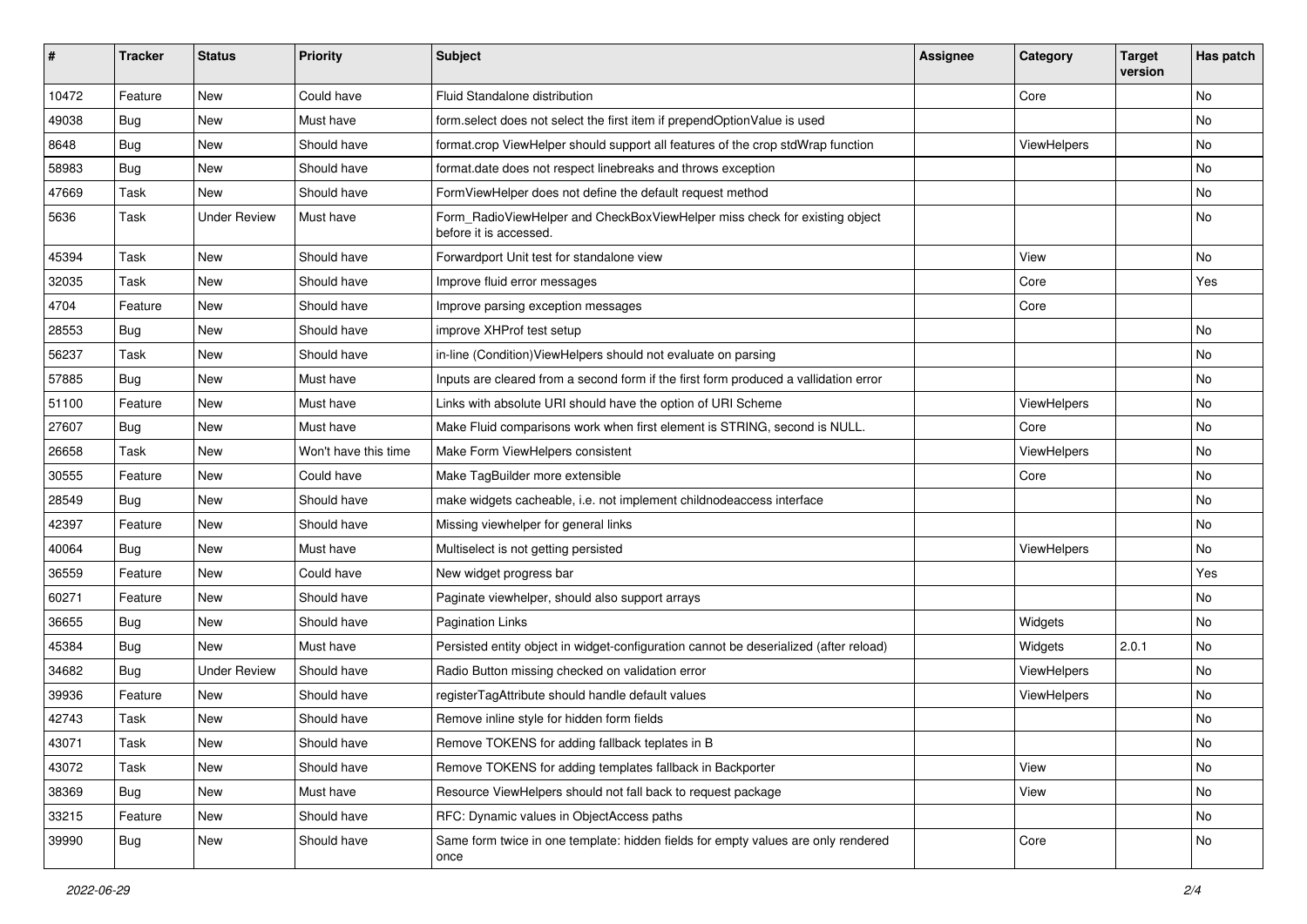| #     | <b>Tracker</b> | <b>Status</b>       | <b>Priority</b> | <b>Subject</b>                                                                                         | <b>Assignee</b>             | Category           | <b>Target</b><br>version | Has patch |
|-------|----------------|---------------------|-----------------|--------------------------------------------------------------------------------------------------------|-----------------------------|--------------------|--------------------------|-----------|
| 8989  | Feature        | Needs<br>Feedback   | Could have      | Search path for fluid template files                                                                   |                             | View               |                          | <b>No</b> |
| 49756 | Feature        | Under Review        | Should have     | Select values by array key in checkbox viewhelper                                                      |                             |                    |                          | No        |
| 65424 | Bug            | <b>Under Review</b> | Should have     | SelectViewHelper must respect option(Value Label)Field for arrays                                      |                             | ViewHelpers        |                          | No        |
| 44234 | Bug            | <b>Under Review</b> | Should have     | selectViewHelper's sorting does not respect locale collation                                           |                             | ViewHelpers        | 2.1                      | No        |
| 46091 | Task           | Needs<br>Feedback   | Should have     | Show source file name and position on exceptions during parsing                                        |                             |                    |                          | No        |
| 9514  | Feature        | New                 | Should have     | Support explicit Array Arguments for ViewHelpers                                                       |                             |                    |                          |           |
| 60856 | Bug            | New                 | Must have       | Target attribute not supported by the form viewhelper                                                  |                             | ViewHelpers        |                          | Yes       |
| 52591 | Bug            | New                 | Should have     | The Pagination Widget broken for joined objects                                                        |                             |                    |                          | No        |
| 10911 | Task           | New                 | Should have     | Tx_Fluid_ViewHelpers_Form_AbstractFormViewHelper->renderHiddenIdentityField<br>should be more reliable |                             | ViewHelpers        |                          | No        |
| 34309 | Task           | New                 | Could have      | Unknown ViewHelpers cause exception - should be handled more graceful                                  |                             | <b>ViewHelpers</b> |                          | No        |
| 3481  | Bug            | New                 | Should have     | Use ViewHelperVariableContainer in PostParseFacet                                                      |                             | Core               |                          | <b>No</b> |
| 51277 | Feature        | New                 | Should have     | ViewHelper context should be aware of actual file occurrence                                           |                             |                    |                          | No        |
| 47006 | Bug            | <b>Under Review</b> | Should have     | widget identifier are not unique                                                                       |                             |                    |                          | No        |
| 52419 | Bug            | New                 | Should have     | Wrong PHPDocs notation for default value inline f:translate viewhelper                                 |                             |                    | 2.0                      | No        |
| 50888 | Bug            | <b>Under Review</b> | Should have     | WSOD by changing name of section and if Fluid caches are generated                                     |                             |                    |                          | No        |
| 51239 | Bug            | <b>Under Review</b> | Must have       | AbstractViewHelper use incorrect method signature for "\$this->systemLogger->log()"                    | Adrian Föder                | Core               |                          | Yes       |
| 54195 | Task           | New                 | Should have     | Rename and move FormViewHelper's errorClass value, currently 'f3-form-error'                           | Adrian Föder                | ViewHelpers        |                          | No        |
| 58862 | Bug            | Needs<br>Feedback   | Should have     | FormViewHelper doesn't accept NULL as value for \$arguments                                            | Bastian<br>Waidelich        | ViewHelpers        |                          | Yes       |
| 59057 | Bug            | Under Review        | Must have       | Hidden empty value fields shoud be disabled when related field is disabled                             | <b>Bastian</b><br>Waidelich | ViewHelpers        |                          | No        |
| 53806 | <b>Bug</b>     | <b>Under Review</b> | Should have     | Paginate widget maximumNumberOfLinks rendering wrong number of links                                   | <b>Bastian</b><br>Waidelich | Widgets            |                          | No        |
| 3725  | Feature        | New                 | Could have      | <b>CSS Engine</b>                                                                                      | Christian Müller            | ViewHelpers        |                          | No        |
| 55008 | Bug            | <b>Under Review</b> | Should have     | Interceptors should be used in Partials                                                                | Christian Müller            |                    |                          | No        |
| 33628 | Bug            | Needs<br>Feedback   | Must have       | Multicheckboxes (multiselect) for Collections don't work                                               | Christian Müller            | ViewHelpers        |                          | No        |
| 37095 | Feature        | New                 | Should have     | It should be possible to set a different template on a Fluid TemplateView inside an<br>action          | Christopher<br>Hlubek       |                    |                          | No        |
| 43346 | Feature        | <b>Under Review</b> | Should have     | Allow property mapping configuration via template                                                      | Karsten<br>Dambekalns       | ViewHelpers        | 2.1                      | No        |
| 8491  | Task           | Needs<br>Feedback   | Should have     | link.action and uri.action differ in absolute argument                                                 | Karsten<br>Dambekalns       | ViewHelpers        |                          | No        |